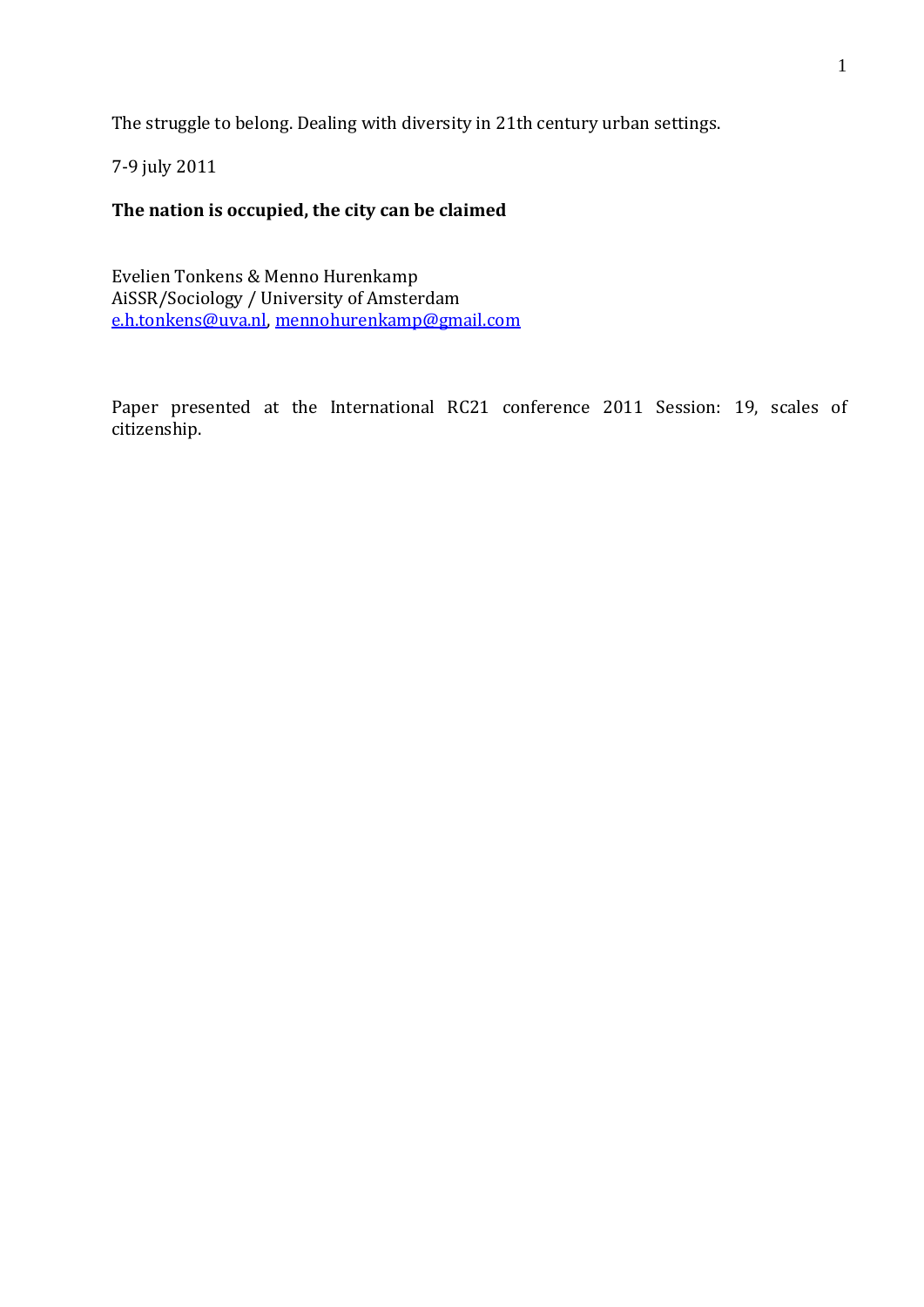#### Summary

Citizens attach different emotions to the local than to the national scale. The nation is an electrical structure that tends to divide native-born citizens and immigrants. Natives easily claim the nation on the basis of a closed and abstract conception of culture, rather than on actual experiences. Immigrants can touch the nation only at their own risk. But the city is a rather practical, not too emotionally charged unit. The city provides the practicalities of daily life and the joys and sorrows that come with them. As personal experiences are crucial to feeling at home in a city, citizens can tinker with local identity to their liking. We have to rethink criticism of liberalism on the basis of these findings, with more understanding of the engagement that is actually higher than foreseen and longing for dialogue that is actually smaller than foreseen.

## **The nation is occupied, the city can be claimed**

## **Introduction**

Western European countries are heatedly debating how much and what kind of cultural differentiation is to be allowed in the public domain. Many have witnessed the rise of rightwing populist parties that see immigrants as a threat to social cohesion and national identity.<sup>1</sup> The culture debate rages on a wide scale.<sup>2</sup> Much of this debate has a nostalgic character. A national culture is portrayed as a closed, timeless, and conflict-free whole, carried by citizens who all basically share the same beliefs, norms, and traditions. On the basis of this closed conception of culture, the debate focuses on actual or potential harming influences on society of Muslim minorities, who form the majority of the migrant population in western Europe. Many native Europeans, who increasingly tend to fear Islam, embrace this rather 'restorative' conception of culture.<sup>3</sup> Hence, in the Netherlands, the Islamophobic PVV party took third place in the 2010 elections. The building of mosques, the call to prayer, the use of religious symbols such as the headscarf, gender inequality, anti-integration pronouncements by ultra-orthodox imams, and Islam-inspired political extremism as threatening to Dutch culture continue to be popular media subjects.<sup>4</sup> "These events did not fit the Netherlands's global image . . . as a wealthy, tolerant, and perhaps excessively liberal society."5 Or did they? Is it unexpected for the population of a liberal country to turn inwards and uncompromising? Or would that behavior be predictable just on the basis of that very liberalism?

Common conceptions of citizenship shed different lights on this tense situation. Liberalism of course advocates a narrower view of citizenship: debates should not be about mosques or headscarves or culture, as these are all private issues. Citizenship should only be about respecting individual rights and ensuring personal and public safety. Communitarianism, conversely, considers culture to be the cornerstone of citizenship. It is by way of shared practices, values, norms and beliefs that citizenship has meaning at all. This of course restricts citizenship to people who are already know and understand each other. Communitarianism is not prepared for the pluriformity of modern urban areas in which people have to deal with strangers, and in which citizenship therefore has to be constructed with strangers as well as with those who are already familiar. Hence,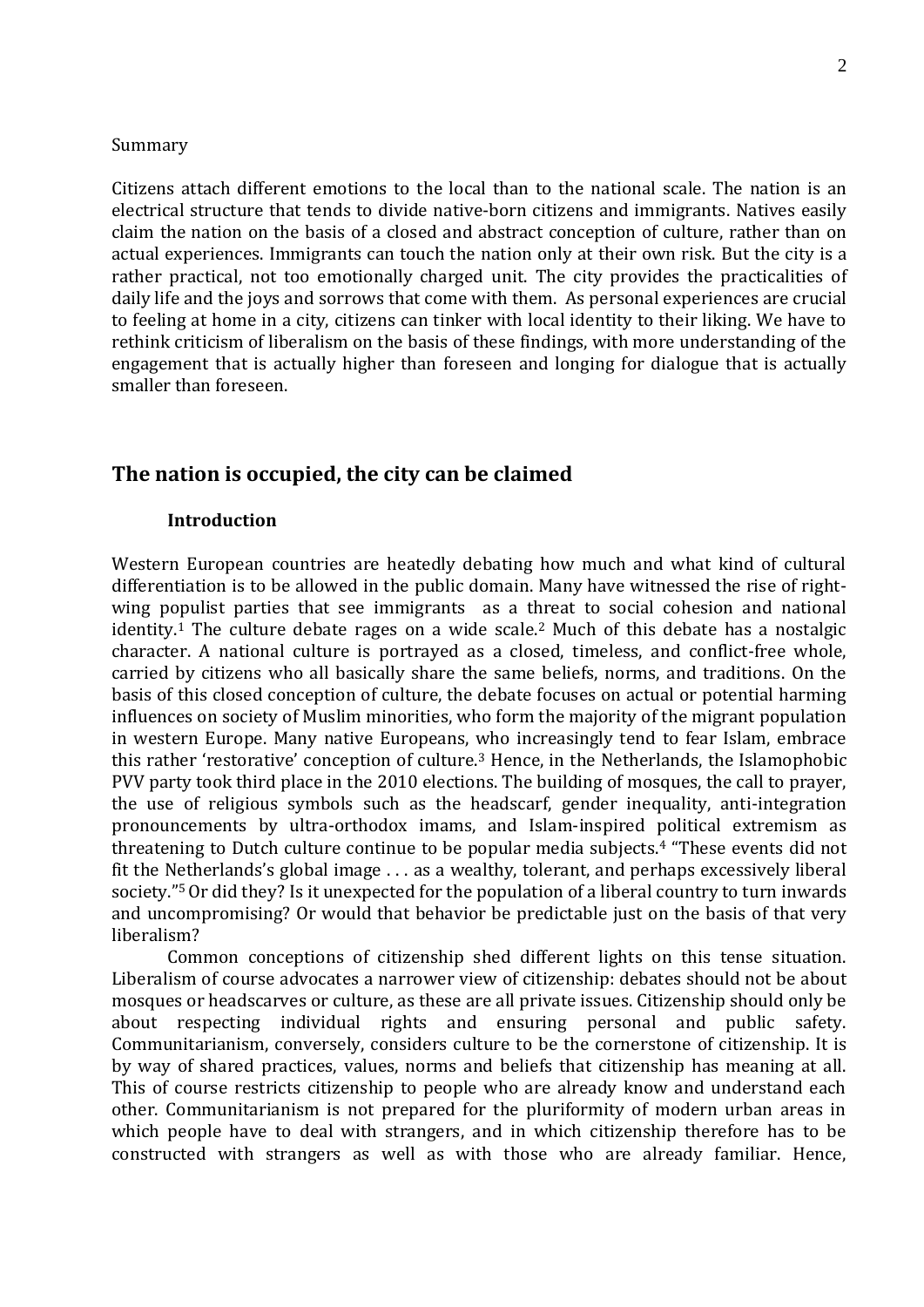communitarianism tends to be rather exclusive: it provides no room to people who do not share each others values.

Neo-republicanism, conversely, is well equipped to dealing with pluriformity: it argues that citizenship is about dealing with differences by questioning and simultaneously enduring differences. Citizenship is about creating *new* communities, which will often be communities of fate: communities created by people who happen to share a particular fate, like sharing the same public space or being faced by the same threats such as increased unsafety or cultural conflict. Neo-republican citizenship is inclusive. Citizenship is constructed together. It is also rather demanding, as people have to develop many compentencies to deal with differences and endure and discuss them at the same time. They have to be well spoken, self-critical and open to ideas and people that are very different. Neo-republicanism is mostly directed to the national scale, as is in its name: it is about being a republican in a new way. It focused on deliberation rather than on practical activities.

In the tense situation sketched above, we witness a culturalization of citizenship, to which these views of citizenship react differently. By the term 'culturalization of citizenship' we point to a process by which culture (emotions, feelings, cultural norms and values, and cultural symbols and traditions, including religion) has come to play a central role in the debate on social integration. Meaning is attached to cultural participation (in terms of norms, values, practices, and traditions), either as an alternative or in addition to citizenship as rights and socioeconomic participation. These "feeling rules"<sup>6</sup> have to do with (lack of) feelings of belonging and loyalty that are the product of integration and immigration—they apply both for immigrants and for the native population. As feelings as such cannot be easily witnessed in strangers, some actions can be taken as symbols of such feelings; in the Netherlands, a double passport is such a symbol (of lack of loyalty to the Dutch culture).

Dismissing this culturalization as irrelevant or as an unnecessary threat to integration—ritual among left-of-center politicians and thinkers and among downright liberals—ignores the fact that culture in this broad sense plays a substantial role in determining individual life chances. Citizenship as a mere socioeconomic mechanism to organize fair and equal membership of society has lost its self-evidence. On the individual level, knowing and, to a certain degree, adapting to norms such as when to shake hands, how to apply rules of honesty and secrecy, when to look people in the face, are helpful to finding and keeping a job, to say the least.<sup>7</sup> On the collective level, the intensity of the culture debate under conditions of relative economic prosperity underlines not necessarily the legitimacy of this cultural argument, but it does suggest that the cultural mechanism for inclusion and exclusion have become much stronger.

We discern *restorative* and *constructivist* notions of culturalization. This concerns the issue whether culture is treated as set and fixed or as dynamic and in the making. The restorative idea of culture is that as culture is already given, it is either familiar or should otherwise be (re)discovered, for example, by looking for a canon and decisive moments in history. Both classical republicanism and communitarianism are restorative. The constructivist idea of culture is that culture is a process in the making by those involved. On the one hand, this process builds on traditions; on the other hand, it incorporates changes produced by cultural mixing. Neo-republicanism is clearly constructivist. The culturalization of citizenship can be found in the utterances of both politicians and academics.<sup>8</sup>

## **Focus groups**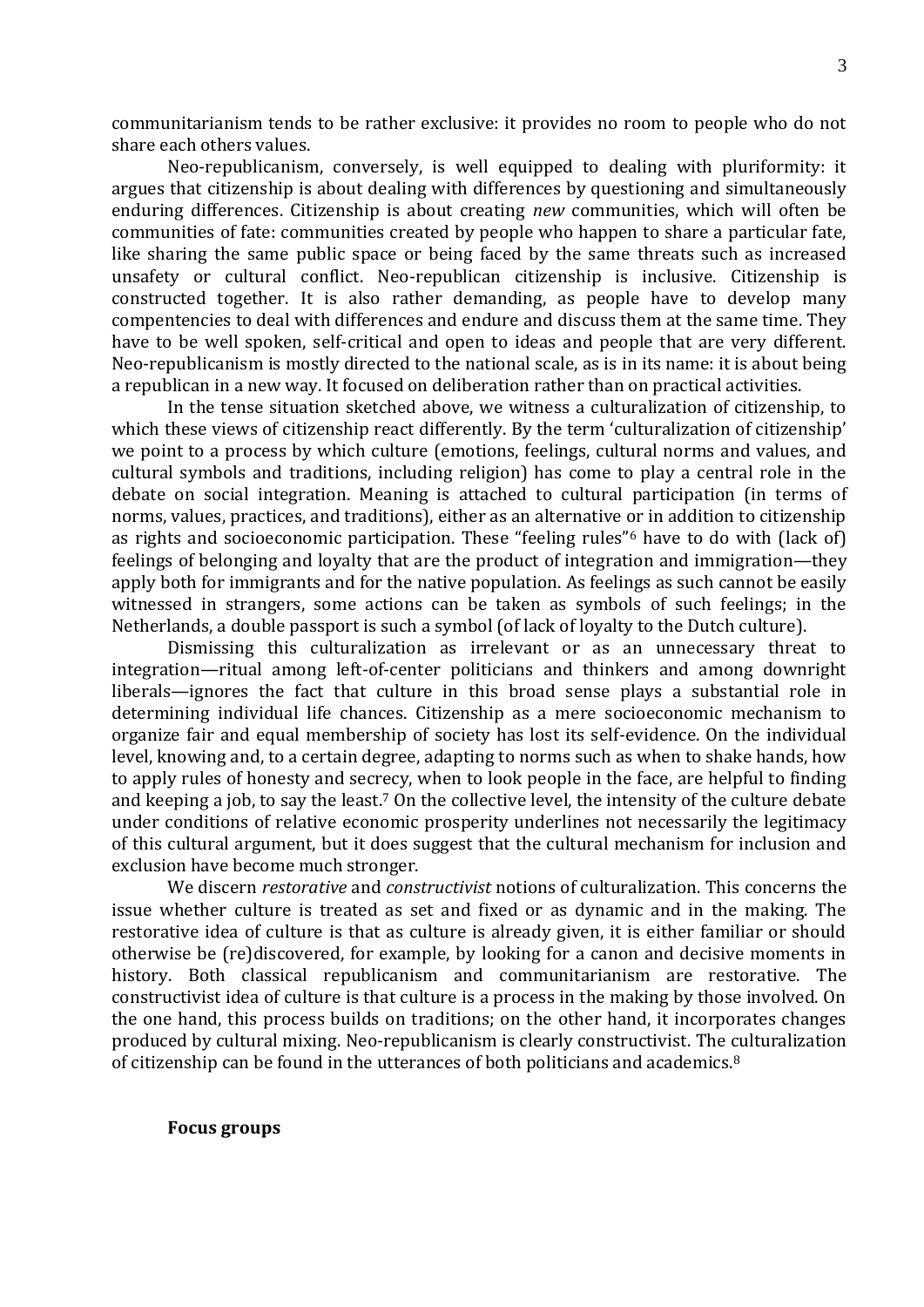In this paper, we examine the struggle to belong in the tense context sketched at the beginning, by analyzing debates on belonging that citizens reproduced in focus groups. We do this on the basis of focus groups. These are not common in social science. However, this method has clear advantages in this particular area, as the discussions are among equals, and focus groups allow participants to use their own language, rather than react to an interviewer.<sup>9</sup> "Focus groups have a unique niche for obtaining information as tension between groups begins to rise. In such circumstances, surveys and other ways of obtaining information may be ineffective because neither party trusts the other's intentions."<sup>10</sup> Hence, the method of focus group discussions allows participants to feel relatively safe debating identity matters, which might be considered dangerous when talked about in the public sphere. However, rather than produce clear and supposedly unambiguous answers, focus groups help to understand schemata citizens use or develop to make sense of interactions that may or may not require a reaction. Focus group discussions do not tell much about the degree of the problem of polarization, but their strength lies in exposing the character of the problem of polarization.

The focus groups for this study consisted of between five and ten participants in two cities in the Netherlands: Amsterdam and Arnhem, a smaller city in the east. Six of the groups consisted of active citizens taking part in civil organizations and were randomly chosen from a larger pool of citizen initiatives used for previous research.<sup>11</sup> In two groups, (migrant) participants' religious (mainly Muslim) background was central in their civic engagement; in two groups, (migrant) participants had an explicit nonreligious background; and in two (native Dutch) groups, backgrounds were mixed. Two groups consisted of individuals who were randomly selected on the streets, with a criterion that they were no member of any organization at all. Two groups consisted of policy makers, that is, of people who were professionally involved in promoting active citizenship on the local level. The focus group transcripts of up to thirty-five pages were analyzed in three complementary ways: we looked at the debates by group, by question, and according to selected themes.

Apart from the set of questions on cultural practices and on loyalty and belonging, we also presented a broader set of daily life conflicts and dilemmas, of which we reported elsewhere in a study of civic engagement in a more general sense.<sup>12</sup>

### **Belonging to the nation**

Asked with what geographical part discussants identify as citizens, native-born Dutch would argue in a so to speak 'restorative' manner, particularly concerning the national (and somewhat less the regional) scale. They do not hesitate a second to say they feel Dutch, or maybe "Twents" or "Achterhoeks" (Dutch regions), or a combination of these:

"Well, I feel more Dutch than Arnhems. I come from the countryside and I'm happy to go back there, but to feel comfortable I also have to be at least twenty-four hours a month in Amsterdam. I've got a beautiful house, a very sociable neighborhood. . . .But I don't feel any bond with Arnhem."

"I moved thirty times in my life. I lived in the west, in the east, over sea, but I am just Dutch, I don't feel any, I mean, I like as well to be in Maastricht, and Amsterdam is of course lovely, but I do not feel something special for the city."

Even though they express a strong attachment to the nation, it turns out to be difficult for the native Dutch to articulate in a concrete fashion what this attachments means and why the national and/or regional identity they value so much. They treat Dutchness in a selfevident manner and scarcely relate it to individual experiences. They argue along vague, general lines, reflecting abstractions known from popular history rather than personal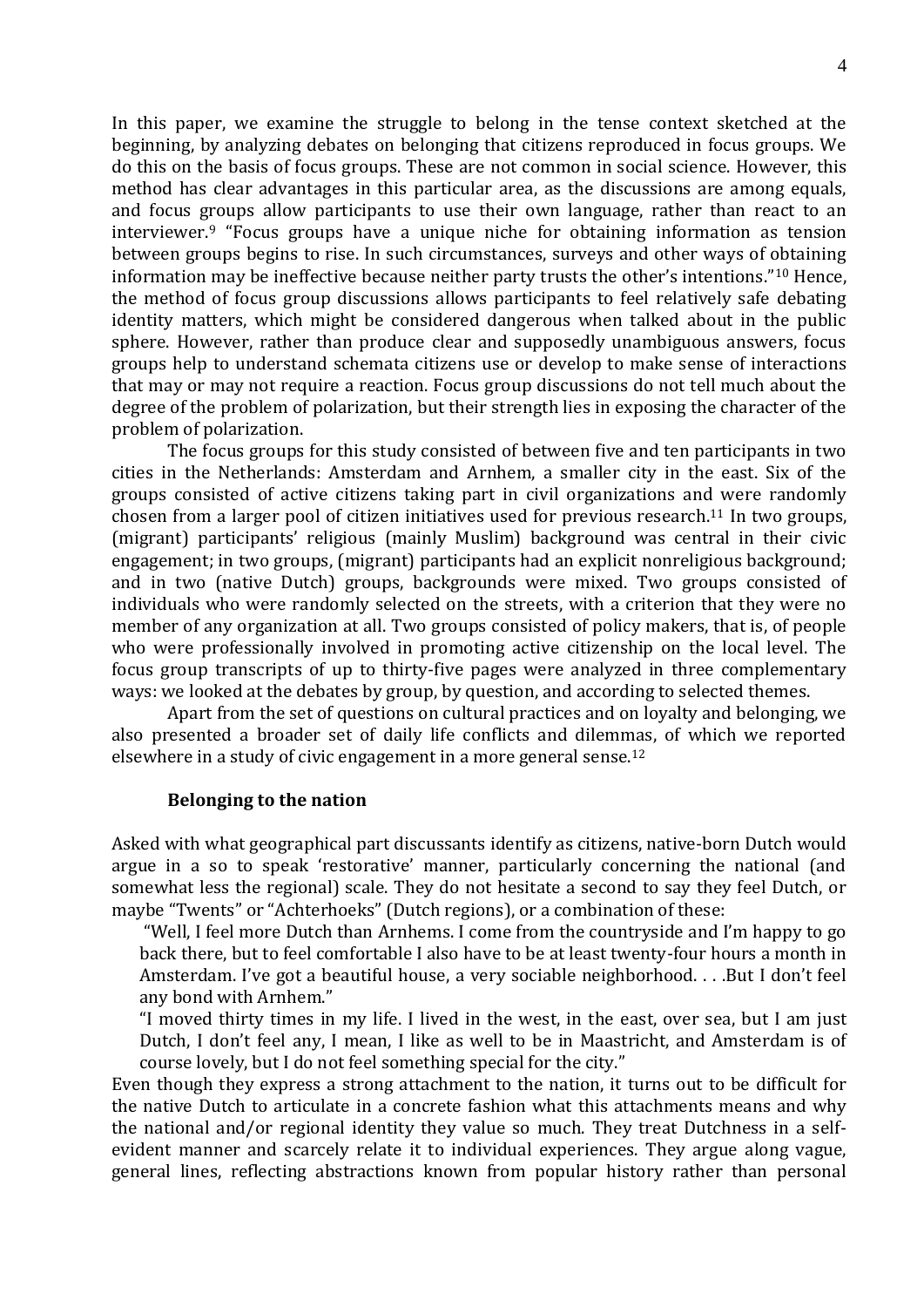experience. If prompted to define the content of national identity, they do so mostly in terms of what is lost, what the Netherlands or what the Dutch used to be like. If prompted to define what the nation exactly is, they tend to answer in emotional, nostalgic terms: what defines the Netherlands are things that have gone missing. Both citizens who throughout the discussion saw immigration as problematic and citizens who consistently tried to argue in favor of what they see as "the multicultural society" react in the same fashion. Tolerance, respect, liberty— classical Dutch values—were once the core of the national identity, but nowadays they are seen as very hard to connect to. They are perceived as disappeared or diminished, either due to loss of homogeneity or due to fear for this loss. Recent research in the United Kingdom also showed that the theme of national identity inspires sentiments of nostalgia rather than ambition or hope in native citizens.<sup>13</sup>

So the imagined national community appears to be based more on history lessons or on public claims of politicians about the character of the Netherlands than on events or feelings respondents could claim as their own. To be sure, the debate on identification has a very public character. Respondents were all to a certain degree aware of the ongoing discussions in the media that were going on at the time, on the "suspicious loyalty" of cabinet ministers carrying double passports and "cosmopolite royalty." Even though these discussion were not nostalgic themselves, this debate only fed the nostalgic character of national identification: invoking an idea of the Netherlands – any idea whatsoeverinvariably means invoking the past, not the future. Loyalty among the native Dutch is simultaneously obvious and nostalgic

The native Dutch express intense feelings of warmth or sometimes anger concerning the nation, but these were void of individual experiences other than listening to the national anthem preceding soccer matches or other national sports events. These feelings of national identification occur sometimes at a distance—on holiday or when one talks to friends from another country.

In short, national identification among native Dutch is strong and of a 'restorative' character: it has to do with something already present but vague and nostalgic. It is something that is theirs, no doubt, but hard to grasp, and hardly or not related to tangible, everyday experiences. It is something to dig up and polish, not something to tinker with.

This restorative notion of national identity implicitly excludes immigrants , particularly because it is hardly related to everyday events or experiences they could join in. It is therefore not surprising that immigrants do not claim to feel Dutch: they do not have the power to define it themselves, and the way it was defined by the native Dutch does not invite them to join in. So the national scale in general met with a shrug among immigrants . Respondents would not come up spontaneously with strong emotions attached to the Netherlands. The interviewees would shy away from the subject.

"Why feel Dutch? You can connect to many nations."

"You are automatically attached to the country where you are born, where you live and where your spouse comes from."

Of course, all participants mentioned that they had some connection to the Netherlands, but during the discussions there we very reserved and hesitant to stress this connection. Respondents with a migrant background found it hard to connect events in their daily lives to the Netherlands. It was, in other words, hard for them to develop emotional bonds with the national scale. The nation is an entity that has little meaning to them since they do not travel much in the country, their social and economic needs are fulfilled at other levels, and they experience little connection to national public debates. Immigrants from former colonies did mention the royal family as a connection to the nation, but this found little echo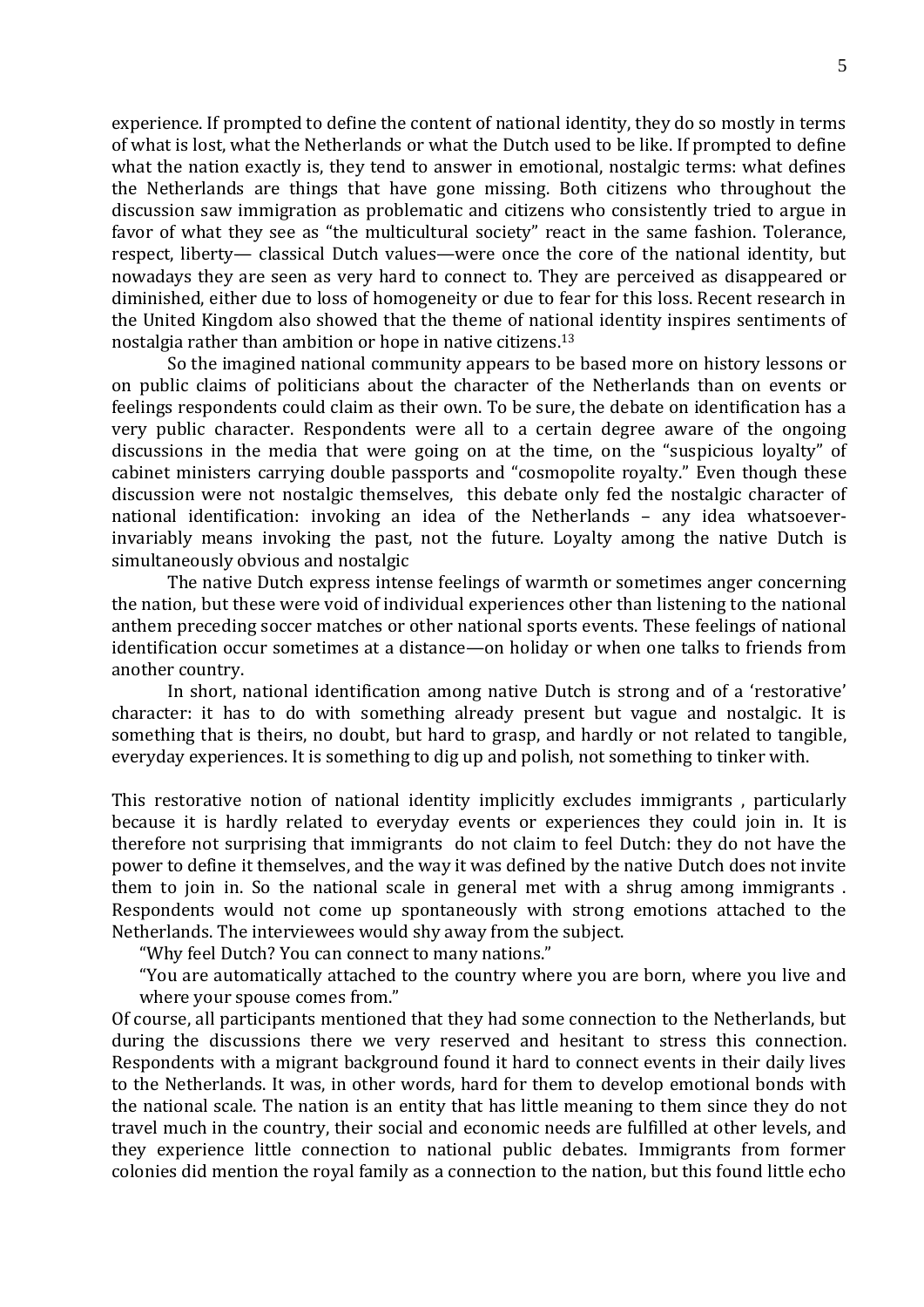among younger and Muslim immigrants. Above of that, the thinness of the connection can be striking, as in the next example.

We heard a lot about the Netherlands, also at home from our grandfather and grandmother, about Queen Wilhelmina and the princess. At our school, money was raised for the marriage of Princess Beatrix. So we have always been connected with the Netherlands, but when people ask me what do you feel, I feel Hindustani, a Surinamese from Hindustani descent. It depends who asks and where.

The nation has a strong though vague meaning for the native Dutch, much stronger than their hometown. It invokes nostalgia. Native Dutch miss either the tolerance they were used to or tolerance as such. Either way, stressing the nation excludes immigrants more than it includes them. In this sense, the nation becomes a "political claim" more than an imagined community.<sup>38</sup> Native Dutch have the power to identify where and how they want, and even to claim something as theirs, without a real say about it and with very little experience with it. It is both attractive and possible for them to argue in a 'restorative' manner, thereby excluding immigrants from national identification.

Immigrants are aware of this nostalgia. This already cautions them not to claim the nation as theirs. Moreover, they also lack concrete experience to claim the nation for themselves. This puts them in a double bind: they have to prove feelings of loyalty and belonging while at the same time being mistrusted and running the risk of rejection if they do. Immigrants do not always dare to claim the nation as theirs. They do, however, identify with the city in a more or less 'constructive' manner, simply because neither the nation nor the restorative way is accessible to them. The only 'restorative' culturalization that is accessible to them is to relate to their own culture and country of origin.

### **Local identification**

Concerning identification with the local level, the picture was almost the reverse. Native Dutch expressed less intense feelings concerning the local scale, while people with a migrant background, expressed stronger and more positive feeling towards the city. Moreover, immigrants were much more self-assertive about them.

To city identities like "Amsterdammer" or "Arnhemmer," the native Dutch attached less meaning, or if they did, it would repeatedly be a more or less negative. As a middle-age native Dutch man said:

I feel Arnhemmer, I have been born there and lived their the larger part of my life and I do live there with pleasure, but this has nothing to do with the Arnhemmers, . . . because Arnhem is a troublesome, difficult city. I agree with the [previous participants who mentioned] surliness, the resigned character of the Arnhemmers. They are little curious to new things . . . which goes for me as well, by the way, but it is easier talking about others. However, it [Arnhem] is not something I'm proud of in that sense of the word.

Even when they still live in the city they were born, native Dutch see the local level as far less emotionally meaningful than the national level. Association with the city is obvious, or coincidental, compared to the country one lives in. Many native Dutch like the place where they live, but they assign more a functional than an emotional value to it. Amsterdam or Arnhem is merely associated with living a comfortable life. The city is seen as important for work, shopping, friends or neighbors. It has much less meaning, in relation to other citizens.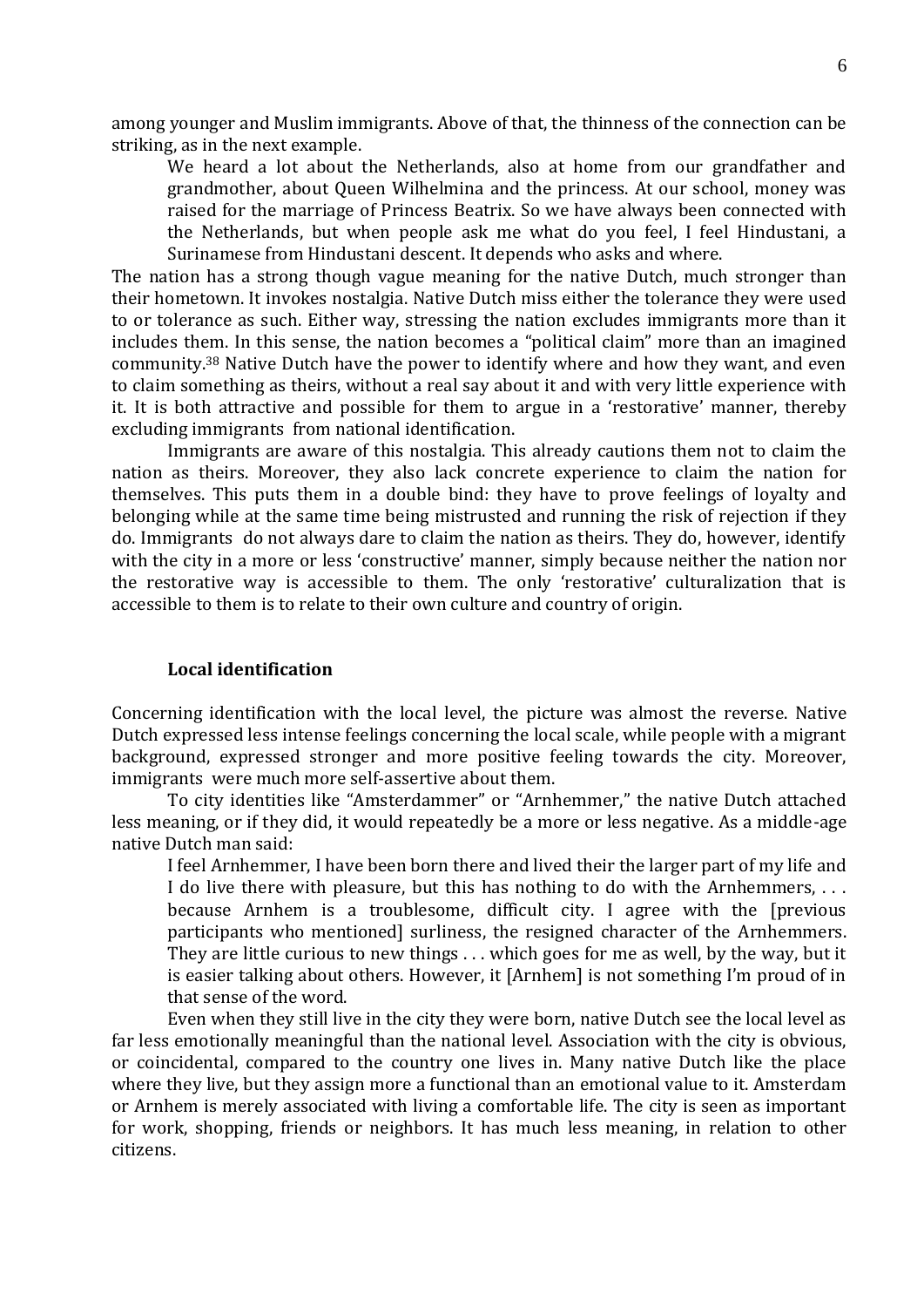Moreover, when debating the reasons why their identification with the city was less strong than with the nation, invariably experiences of loss would be recounted among the respondents of the native Dutch groups. Consider the argumentation of this elderly woman:

In Amsterdam I no longer feel at home. Take the developments in the center and all attention to the city, politically, for the large economic interests and for yuppies in the city center and just for big companies. And socially everything is retarded. And when I'm in Bos and Lommer, that's where I live, just like my neighbor here [points at respondent next to her] well, I think, in the Kolenkitbuurt, yeah, it's just 90 percent immigrants. A few percent white, and the rest are immigrants. Completely different than in Zuid.

Yes, maybe that has to do with the fact that I don't feel Amsterdammer. . . . When you live in an area with lots of immigrants, in my street there are still a lot of Dutch because you're in privately owned houses and that is a difference, rent or ownership, but as I pass the corner I see more immigrants than Dutch. . . . It is not to say that I don't feel at home, because I do, but I don't feel Amsterdammer.

The city, these last respondents implicitly argue, is not theirs because has been "taken over" by immigrants. The country may still be theirs, but the city is not anymore. However, even though this is a reason for de-identification, the fact that the natives do not claim the city so much as theirs may create room for immigrants to develop and express feelings of identification there.

Migrants indeed predominantly express local forms of attachment. They hardly have trouble feeling "Amsterdammer" or "Arnhemmer," regardless of the degree to which they are active in the public sphere. On the contrary, they tend to feel comfortable with it. They are sometimes outright proud of being inhabitants of the city. This contrast between national and local identification among migrant was also found in a quantitative study based on a survey among young citizens (aged 18-25) of Moroccan, Turkish, Surinam and Antillean descent in Amsterdam.14 While 55 percent of Turkish and Moroccan Dutch say they are proud of the Netherlands, 83 percent of the Turkish and 88 percent of the Moroccan Dutch express pride in the city. And while 80 percent feel at home in the Netherlands, 93 and 92 respectively feel at home in the city.

The debates in the focus groups shed some more light on the reasons for these discrepancies between local and national belonging. At first sight, the functional character of this loyalty appeared to be stronger than the emotional character. Local institutions appeared to be of substantial importance as they kept occurring in the narratives about the degree to which the city was important. Encounters at work or at school, at welfare institutions, but also discrimination at the work place or at the doctors, would be mentioned as instances of belonging or not belonging to the city.

However, there is also a more emotional side to this local citizenship that has most often to do with the family. One belongs to the city because one's family lives there, because one's children are born there, and sometimes also because it was the first place where one was welcomed after having fled a country of origin. The new welcoming ceremonies were also perceived as real entries into the city. A letter or even a handshake of the mayor, alderman or alderwoman, or a regular public servant is repeatedly seen as the starting point of an unambiguous emotional connection. "The moments when you feel Arnhemmer are during events and activities that Arnhem has, and other cities don't, like the remembrance of the Battle for Arnhem, because the city is worldwide known for it. But during Queensday, for instance, which is celebrated nationwide, you feel more like a Dutchman."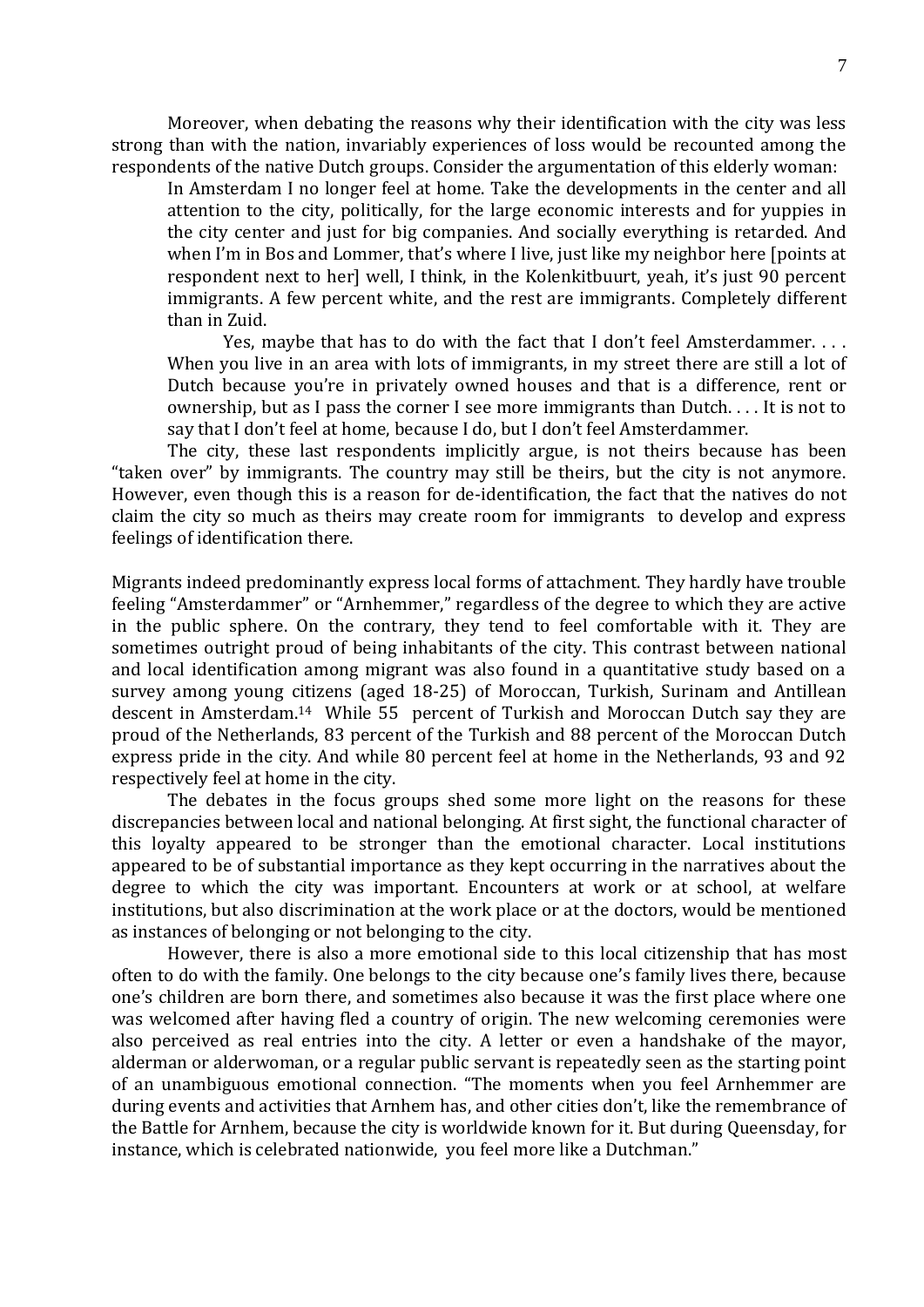Moreover, the nostalgia as felt by the native Dutch is well noticed by immigrants , and makes them cautious to develop let alone express identification with the national scale. The Netherlands as something that primarily has to do with everything "nonmigrant" creates wariness. Aspiring to adhere is in that perspective not the most logical of reactions, as this may invoke rejection ("Who are you to claim you are Dutch?").

This is not to say that national citizenship is a void construction for immigrants : apart from institutions as the royal family and national holidays as Queensday—on which the entire country is turned into a flea market—popular television shows as Idols and sports events all generate a certain bond. Also, mastering the Dutch language is considered a logical step among all respondents (tautologically, to a degree, as the meetings were held in Dutch).

Rather, the issue of ethnic diversity contributes to a straightforward distinction from citizens' perspective between the two levels on which immigrants can create citizenship. On the local level, immigrants enter public life relatively easy. This emphasizes the national level as a dearly desired identifier of last resort, not necessarily because of the jingoistic character of the native Dutch, but because of the interplay of chauvinism and resentment of that chauvinism caused by immigration.

Decisive in the difference in loyalty appears to be the (lack of) positive experiences and direct contacts that confirm or legitimate membership of the national community. Hence, local ceremonies confirming the legal attainment of citizenship in city halls (as are recently introduced) were highly appreciated by those who participated, as they were considered "welcoming." Hence, calling for more national identity as such is probably meaningless or counterproductive.

In short, native Dutch exhibit predominantly 'restorative' culturalization concerning the state—for them, is it the most important scale to emotionally attach to—which leaves immigrants very little room to join in. Yet native Dutch do not claim the local level to the same degree. Probably not coincidentally, the local level is where immigrants , necessarily in a more constructivist manner, develop feelings of attachment and loyalty.

## **Conclusion**: **inclusive citizenship as local citizenship**

It was clear that at a certain point in time, the prevailing liberalism of the last quarter of the 20th century would cause conflicts in society. Neo republicanism and communitarianism anticipated on this conflict by reframing citizenship. Neo republicanism suggested more dialogue to overcome conflicts, there should be more talking between citizens. It prescribes a rather broad medicine. It was too optimistic. Communtarianism suggested more community; there should be more commitment among citizens. It prescribes a rather narrow medicine. It was too pessimistic.

Communitarians do value and cherish practical, local citizenship. We need to recognize the engagement pointed out by communitarians to make local citizenship a productive lens. But communitarianism also holds that at current citizens are disengaged rather than engaged. This is not what we found. Most people want to do something for society some of the time. A substantial part of the explanation why they do or do not become active must be institutional. This we explain elsewhere.<sup>15</sup> Here it is relevant to note that the plural setting of everyday citizenship has explosive effects. In the Netherlands during the last decade a big community clashed with a small community, basically about the right of the small group to exist. There is no 'communitarian' answer to this phenomenon. Not a lack of engagement but an overdose of culture drove citizens apart.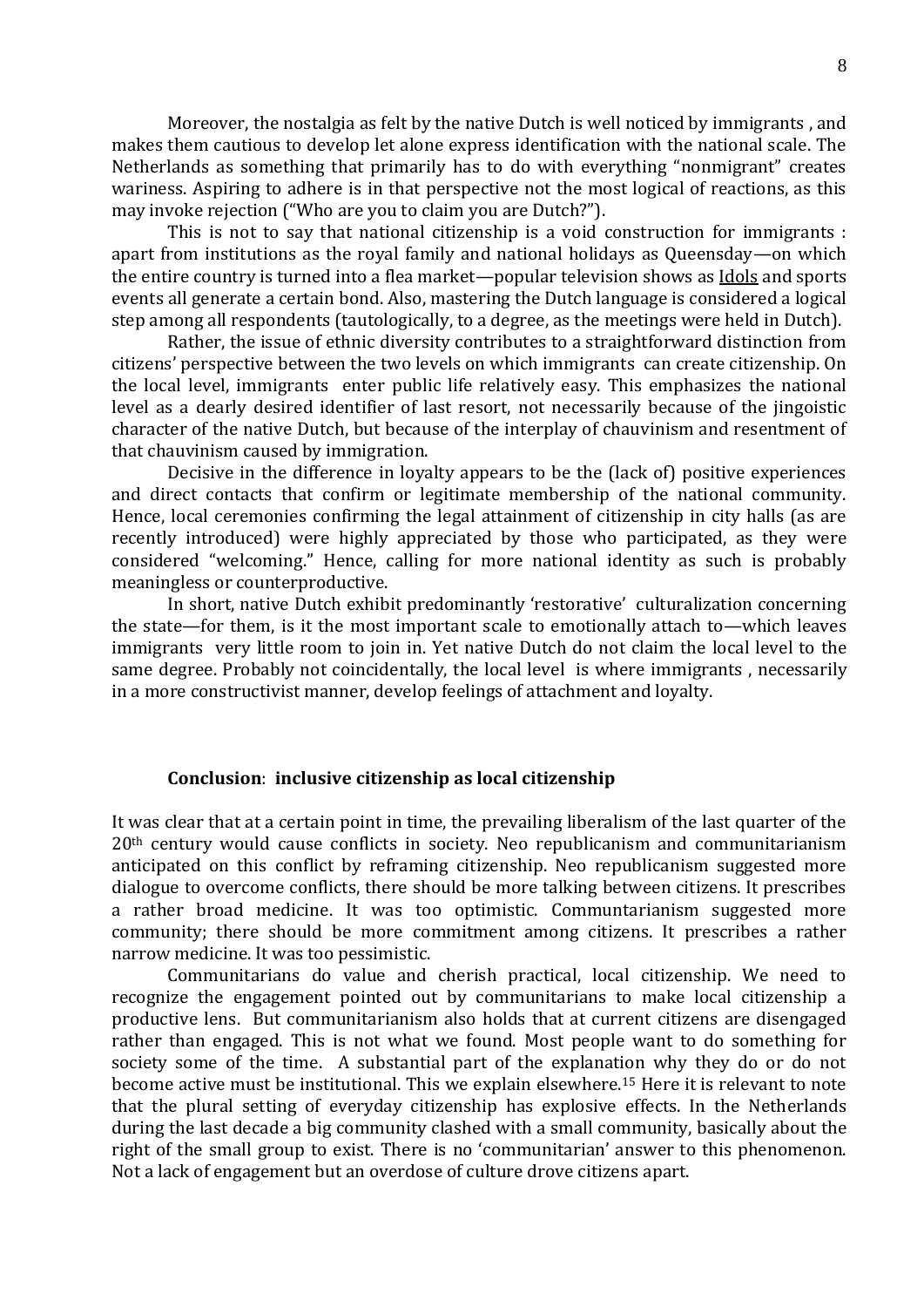The idea of neo-republicanism is that citizenship is indeed constructed together. We need the do-it-yourself approach of neo republicanism to make local citizenship a productive lens. But it is focused on deliberation rather than on practical activities. This is not what we found. People celebrate community rather than talk differences. Our research indicates that deliberative (nationally) oriented citizenship is rather difficult to attain, particularly for immigrants. Citizens today do construct inclusive citizenship around practical activities rather than around deliberation. To the degree that national citizenship is constructed, this is mostly done by native born citizens, and since it is rather vague and nostalgic, it tends to exclude immigrants.

The weakness of this deeply culturalized, not too dialogically oriented community comes to the fore in the understanding of respect. Citizens tend to be well equipped to passively tolerate each other, but will not spontaneously enter meaningful dialogue about their differences. They understand respect to be about leaving other people to mind their own business. This is not only a matter of mere education. The liberalism they seem to be infused with contains a rather narrow conception of respect, conflict and politics. Respect is restricted to tolerating others as long as they do not do harm, and let everyone mind their own business. Only when harm is done, a reaction should follow, and because of this harm done, it can also be a harsh reaction.

The actual identification of immigrants with their Dutch hometowns hints at the possibilities of inclusive citizenship for all. Citizenship at the local level is accessible to immigrants and native born. Citizens can construct it themselves it, both individually and together. They can infuse it with meaning and emotions by gathering and sharing experiences. There is a role for professionals and policy makers too: citizens can be supported in their efforts in such local (constructivist) culturalization. By promoting local participation that aims at constructing culture together.

This has been done in many cities. Cities like Amsterdam and Rotterdam put a lot of effort in local campaigns that stressed urban citizenship, such as IAmsterdam and 'People make the city' ('Mensen Maken de Stad') in Rotterdam. There was a marked local element in this and it has made participation by immigrants easier. 16

This inclusive local conception of citizenship however failed to influence the national debate. Helping neighbors, sweeping the street and greeting strangers were supposed to be more important elements of the local citizenship as it was put to practice than bearing differences, managing incompatible ideals and talking politics. On the national scale, a closed, restorative notion of citizenship prevailed, with explicitly exclusionary overtones, while strikingly vague in its contents. Local citizenship and local citizenship practices deserve broader recognition, particularly on the national level. To make this possible, it has to be thought through more properly, as the differences between local and national citizenship are about more than scale. They are about crafting versus posing, about learning by doing versus quoting from textbooks. It is in the crafting of citizenship that both the problems of the restorative, exclusive citizenship unleashed by liberal neglect and the too strong theoretical focus of alternative ('republican', 'communitarian') models of citizenship can be overcome.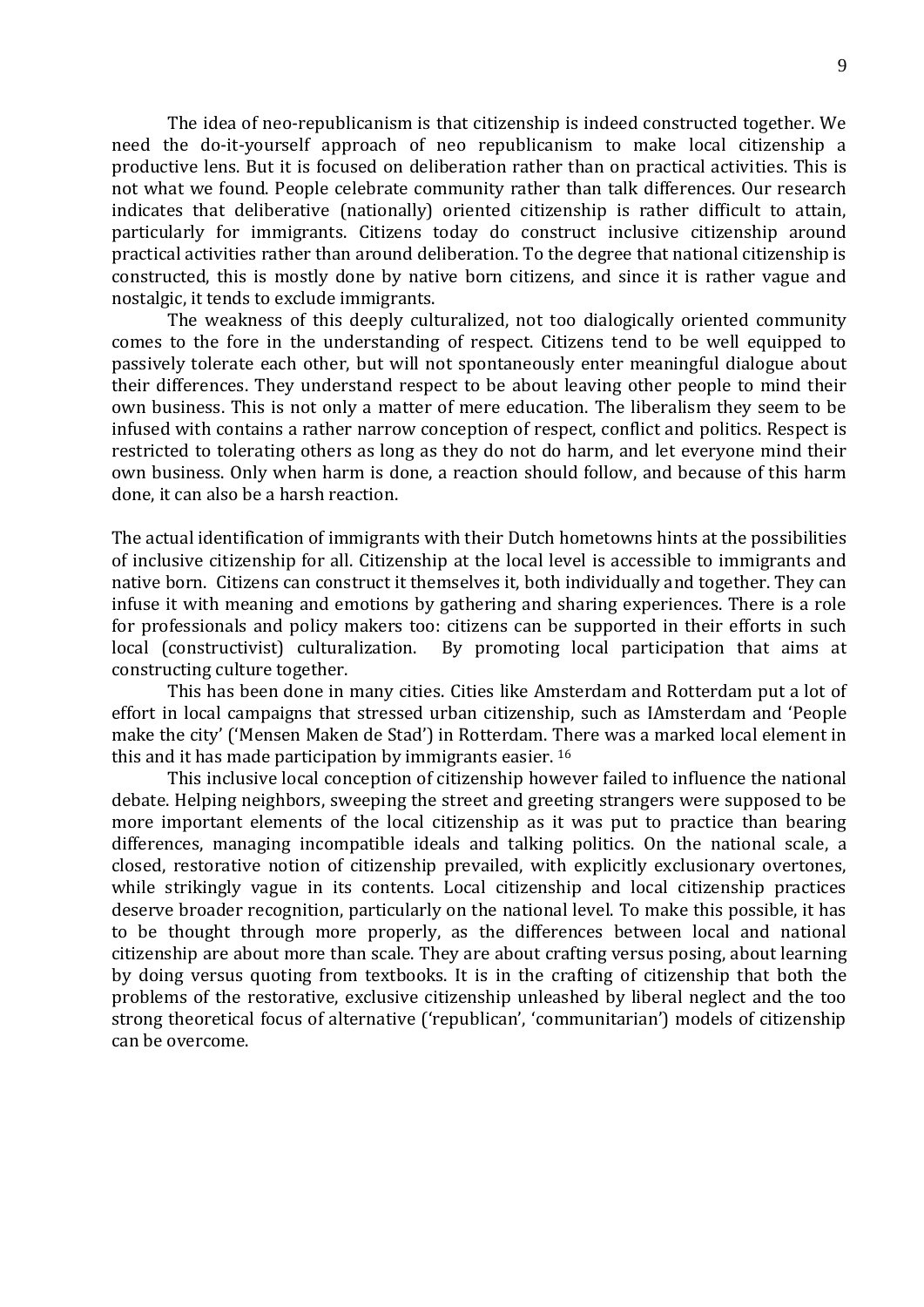1. See K. Van Kersbergen and A. Krouwel, "De buitenlanderskwestie in de politiek in Europa" [The issue of foreigners in European politics], in Politiek in de multiculturele samenleving, Beleid en Maatschappij jaarboek, ed. H. Pellikaan and M. Trappenburg (Amsterdam: Boom, 2003), 188–218.

2. See R. Brubaker, "The Return of Assimilation? Changing Perspectives on Immigration and Its Sequels in France, Germany, and the United States," Ethnic and Racial Studies 24, no. 4 (July 2001): 531–548; A. Favell, Philosophies of Integration: Immigration and the Idea of Citizenship in France and Britain (Hampshire: Palgrave Macmillan, 2001); S. Benhabib, The Claims of Culture: Equality and Diversity in the Global Area (Princeton, N.J.: Princeton University Press, 2002); A. Gutmann, Identity in Democracy (Princeton, N.J.: Princeton University Press, 2003); Parekh Report, The Future of Multi-ethnic Britain: Report of the Commission on the Future of Multi-ethnic Britain, established by the Runnymede Trust and chaired by Bhikhu Parekh (London: Profile Books, 2000). C. Joppke, "The Retreat of Multiculturalism in the Liberal State: Theory and Policy," British Journal of Sociology 55, no. 2 (2004): 237–257. See P. Ireland, Becoming Europe: Immigration, Integration, and the Welfare State (Pittsburgh: University of Pittsburgh Press, 2004); R. Koopmans Ruud Koopmans, Paul Statham, Marco Giugni and Florence Pass, Contested Citizenship: Immigration and Cultural Diversity in Europe (Minneapolis: University of Minnesota Press, 2005). P. M. Sniderman and L. Hagendoorn, When Ways of Life Collide: Multiculturalism and Its Discontents in the Netherlands (Princeton, N.J.: Princeton University Press, 2006), 15–20. 3. H. Entzinger and E. Dourleijn, De lat steeds hoger: De leefwereld van jongeren in een multi-etnische stad [The standard gets higher: The life world of youth in a multiethnic city (Assen: Van Gorcum, 2008); EUMC, EUMC Report on Islamophobia after September 11 (Vienna: EUMC, 2002).

4. See O. Verhaar and S. Saharso, "The Weight of Context: Headscarves in Holland," Ethical Theory and Moral Practice 7, no. 2 (2004): 179–195; J. Uitermark, U. Rossi, and H. Van Houtum, "Reinventing Multiculturalism: Urban Citizenship and the Negotiation of Ethnic Diversity in Amsterdam," International Journal Urban and Regional Research 29, no. 3 (2005): 622–640. J. W. Duyvendak, T. Pels, and R. Rijkschroeff, "A Multicultural Paradise? The Cultural Factor in Dutch Integration Policy," in Bringing Outsiders In, ed. J. Hochschild and J. Mollenkopf (Ithaca, N.Y.: Cornell University Press, forthcoming). Peter Scholten, "Constructing Immigrant Policies: Research-Policy Relations and Immigrant Integration in the Netherlands (1970–2004)" (Ph.D. diss., Universiteit Twente, 2007).

5. P. Van Der Veer, "Pim Fortuyn, Theo van Gogh, and the Politics of Tolerance in the Netherlands," Public Culture 18, no. 1 (2006): 112.

6. A. Hochschild, The Second Shift (New York: Viking, 1989).

7. J. Veenman, "Stereotypes, Prejudice, and Discrimination on the Dutch Labour Market: Exogenous or Endogenous?" in Culture and Conflict: Liber Amicorum for Louk Hagendoorn, ed. E. Poppe and M. Verkuyten (Amsterdam: Aksant, 2007), 83–104.

8. F. Bolkestein, "Minderhedenbeleid moet op de helling," De Volkskrant, September 12, 1991; A. Hirshi Ali, De Zoontjesfabriek (Amsterdam: Uitgeverij Augustus, 2002); P. Scheffer, Het land van aankomst [The country of arrival] (Amsterdam: De Bezige Bij, 2007). Robert D. Putnam, "E Pluribus Unum: Diversity and Community in the 21st Century," Scandinavian Political Studies 30, no. 2 (2007): 137–174. Wouter Bos, "Modernizing Social Democracy: Back to the Future," April 2008, [www.wouterbos.nl.](http://www.wouterbos.nl/)

9. J. Kitzinger, "The Methodology of Focus Groups: The Importance of Interactions between Research Participants," Sociology of Health and Illness 16 (1994): 103–121.

10. D. Morgan, Focus Groups as Qualitative Research (London: Sage, 1997), 18.